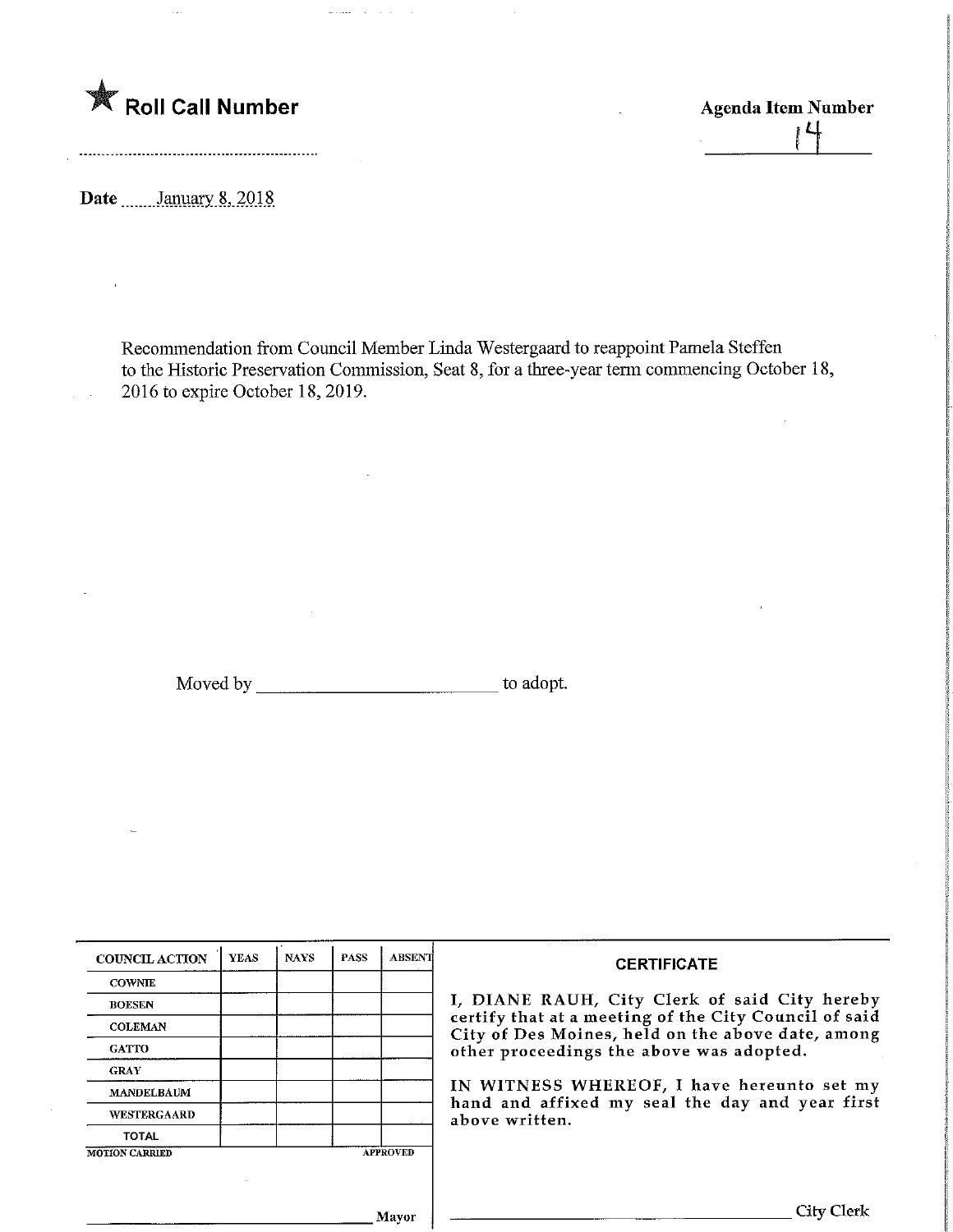## City of Des Moines, Iowa Boards and Commissions Board Composition

 $\sim$ 

 $\bar{z}$  and

 $\begin{bmatrix} 1 \end{bmatrix}$ 

## Historic Preservation Commission

| Description:   | Reviews and acts upon all applications for certificates of appropriateness; reviews and<br>makes recommendations to the City Council on proposals for designation of historic<br>districts, amendments to boundaries of existing historic districts, and repeal of existing<br>historic districts; cooperates with property owners and City agencies and departments to<br>develop preservation solutions and plans; furthers the historic preservation efforts in the city;<br>makes recommendations for the listing of a historical district or site in the National Register<br>of Historic Places.                                                                             |
|----------------|------------------------------------------------------------------------------------------------------------------------------------------------------------------------------------------------------------------------------------------------------------------------------------------------------------------------------------------------------------------------------------------------------------------------------------------------------------------------------------------------------------------------------------------------------------------------------------------------------------------------------------------------------------------------------------|
| Staff contact: | Jason VanEssen 283-4147<br>Michael Ludwig 283-4810                                                                                                                                                                                                                                                                                                                                                                                                                                                                                                                                                                                                                                 |
| Term length:   | Three years                                                                                                                                                                                                                                                                                                                                                                                                                                                                                                                                                                                                                                                                        |
| Expiration:    | Sherman Hill - October 18th; Owl's Head - March 28th                                                                                                                                                                                                                                                                                                                                                                                                                                                                                                                                                                                                                               |
| Meetings:      | 5:30 PM, Third Wednesday of each month,                                                                                                                                                                                                                                                                                                                                                                                                                                                                                                                                                                                                                                            |
| Location:      | 1551 E. Martin Luther King, Jr. Parkway                                                                                                                                                                                                                                                                                                                                                                                                                                                                                                                                                                                                                                            |
|                | Municipal Services Center, City Council Chambers, Room: Second floor                                                                                                                                                                                                                                                                                                                                                                                                                                                                                                                                                                                                               |
| Requirements:  | GENDER BALANCE REQUIRED - Six at-large members and two residents from each<br>designated historic district. At the time of their appointment, each member shall have a<br>demonstrated interest in historic preservation. Within one year of their initial appointment,<br>each person shall attend at least one training seminar providing training on the duties of a<br>local historic preservation review commission. Each member of the City Council may<br>recommend a candidate to fill one of the at-large positions on the commission. The mayor<br>may recommend candidates to fill each of the positions to be held by a resident of a<br>designated historic district. |
|                | Prof. requirements: Each of the at-large members shall have at least one of the following professional<br>qualifications: architect, urban planner, structural or civil engineer, historian, sociologist, real<br>estate broker, or builder.                                                                                                                                                                                                                                                                                                                                                                                                                                       |

| MCHINGI HIIVIHQUVII                 |                               |                                                |                                        |  |
|-------------------------------------|-------------------------------|------------------------------------------------|----------------------------------------|--|
| Joel Aschbrenner<br>735 34th Street | (C).<br>515 865-7666<br>(D) = | Term expires:<br>Took office:                  | 10/18/2020<br>12/4/2017                |  |
| Des Moines 50312                    | (E)                           | Appointed by:                                  | $3 - Ward3$                            |  |
| Seat: 09 - Professional             | $(W)$ :                       | Residing in Ward: 3<br>Eligibility:<br>Gender: | Not eligible for reappointment<br>Male |  |
|                                     |                               |                                                | 3/28/2016                              |  |
| Patricia A Barry                    | (C): 515 248-8275             | Term expires:                                  |                                        |  |
| 451 29th Street                     | $(D)$ : 515 248-8275          | Took office:                                   | 2/14/2011                              |  |
| Des Moines 50312                    | $(E)$ : 515 280-7365          | Appointed by:                                  | 7 - Mayor                              |  |
|                                     | $(W)$ :                       | Residing in Ward: 3                            |                                        |  |
|                                     |                               | Eligibility.                                   | Not eligible for reappointment         |  |
| Seat: 01 - Owls Head                |                               | Gender:                                        | Female                                 |  |

## Member Information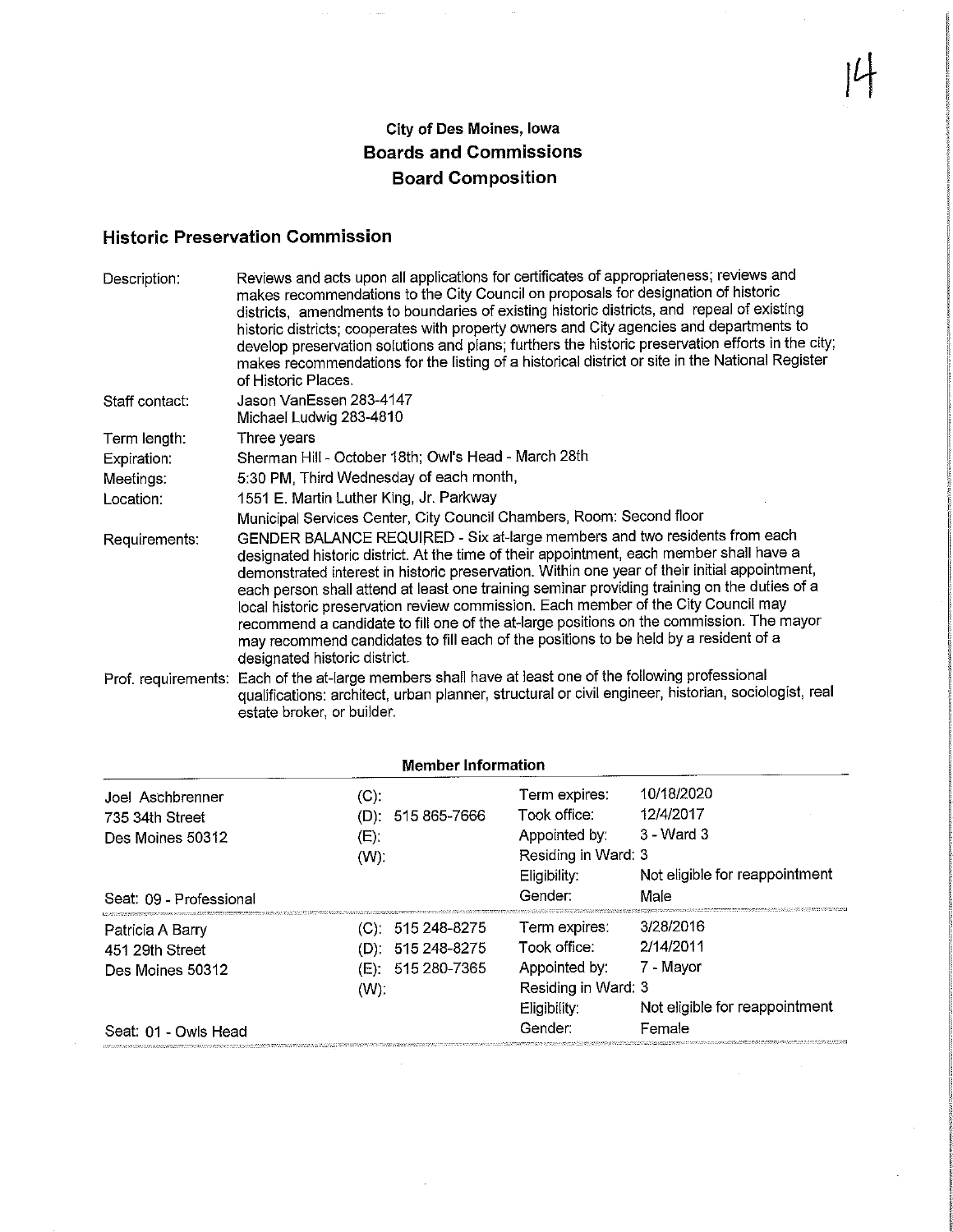IU

oard Composition anuary 03, 2018 Page 2 of 3

 $\sim 10^{-11}$ 

 $\mathbf{r}$ 

 $\overline{\phantom{a}}$ 

|                                                                                                             | <b>Member Information</b>                                          |                                                                                                  |                                                                                                  |
|-------------------------------------------------------------------------------------------------------------|--------------------------------------------------------------------|--------------------------------------------------------------------------------------------------|--------------------------------------------------------------------------------------------------|
| Breann A Bye<br>523 Franklin Avenue<br>Des Moines 50314<br>Seat: 11 - Riverbend Historic<br><b>District</b> | (C): 641 521-9340<br>(D): 641 521-9340<br>(E)<br>$(W)$ :           | Term expires:<br>Took office:<br>Appointed by:<br>Residing in Ward: 1<br>Eligibility:<br>Gender: | 2/3/2015<br>2/13/2012<br>7 - Mayor<br>Eligible for reappointment<br>Female                       |
| <b>Elaine Estes</b><br>944 Ninth Street<br>Des Moines 50309<br>Seat: 06 - Professional                      | (C).<br>$(D)$ :<br>(E): 515 244-1462<br>$(W)$ :                    | Term expires:<br>Took office:<br>Appointed by:<br>Residing in Ward: 3<br>Eligibility:<br>Gender: | 10/18/2001<br>10/18/1983<br>6 - At Large B - Coleman<br>Not eligible for reappointment<br>Female |
| Scotney J Fenton<br>1245 42nd Street<br>Des Moines 50311<br>Seat: 10 - Professional                         | $(C)$ :<br>$(D)$ :<br>(E): 515 277-8934<br>(W): 515 288-3141       | Term expires:<br>Took office:<br>Appointed by:<br>Residing in Ward: 1<br>Eligibility:<br>Gender: | 10/18/2011<br>9/13/2004<br>4 - Ward 4<br>Not eligible for reappointment<br>Male                  |
| Martha Green<br>815 8th Street<br>Des Moines 50314<br>Seat: 04 - Sherman Hill                               | $(C)$ :<br>(D): 515 681-2030<br>$(E)$ :<br>$(W)$ :                 | Term expires:<br>Took office:<br>Appointed by:<br>Residing in Ward: 3<br>Eligibility:<br>Gender: | 10/18/2018<br>3/7/2016<br>7 - Mayor<br>Eligible for reappointment<br>Female                      |
| Michael Hildebrand<br>410 Franklin Avenue<br>Des Moines 50314<br>Seat: 07 - Professional                    | $(C)$ :<br>(D): 515 271-0683<br>$(E)$ :<br>(W): 515 248-8631       | Term expires:<br>Took office:<br>Appointed by:<br>Residing in Ward: 1<br>Eligibility:<br>Gender: | 10/18/2018<br>10/24/2016<br>1 - Ward 1<br>Eligible for reappointment<br>Male                     |
| Susan Holderness<br>2900 Forest Drive<br>Des Moines 50312<br>Seat: 02 - Owls Head                           | $(C)$ :<br>$(D)$ :<br>515 246-1885<br>$(E)$ :<br>(W): 515 226-5651 | Term expires:<br>Took office:<br>Appointed by:<br>Residing in Ward: 3<br>Eligibility:<br>Gender: | 3/28/2004<br>1/19/1998<br>7 - Mayor<br>Not eligible for reappointment<br>Female                  |